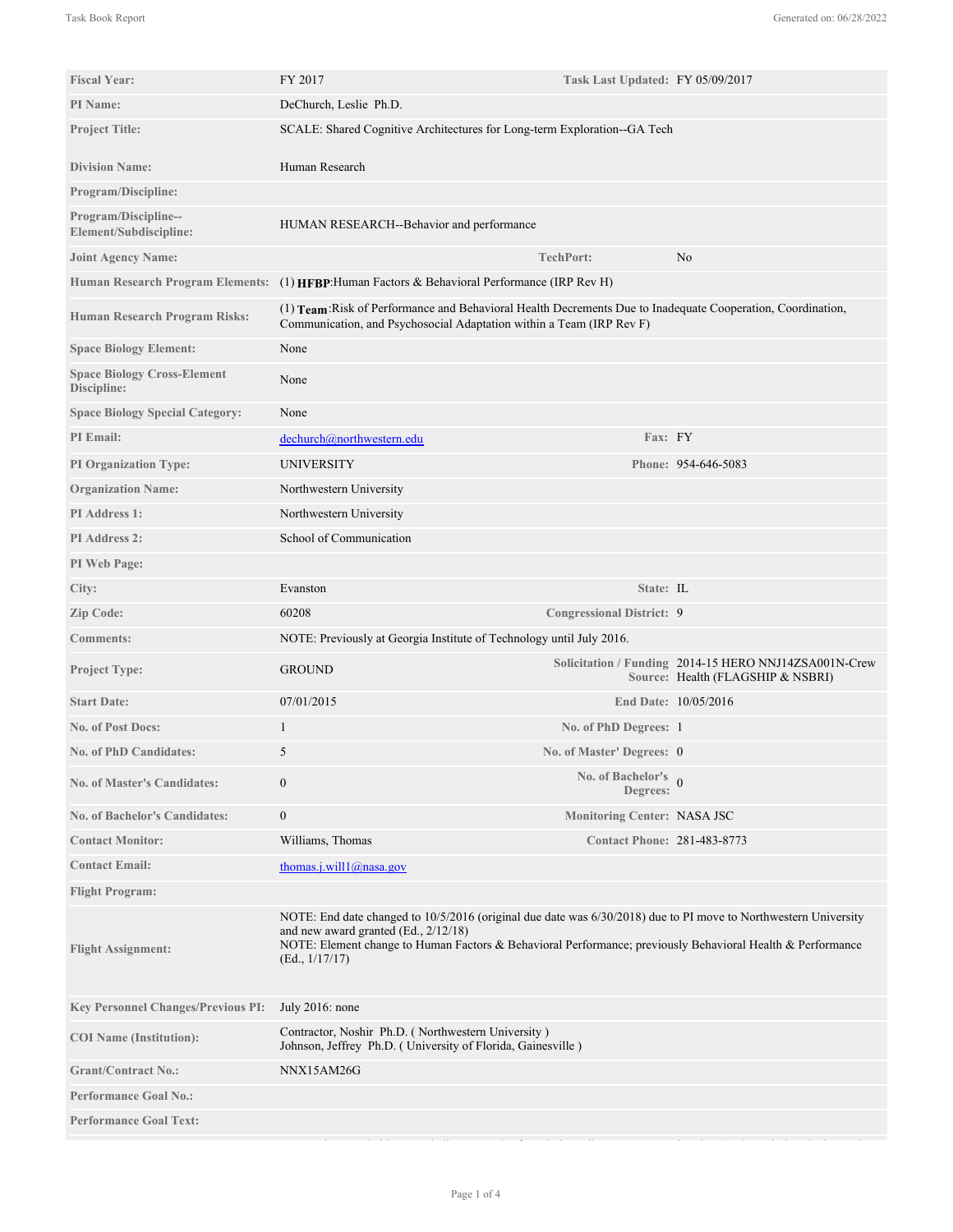| <b>Task Description:</b>                    | Among the remarkable team challenges NASA faces in long distance space exploration (LDSE) missions is the need to<br>maintain team shared mental models (SMMs). Maintaining team SMMs requires the ability to detect shifts in cognition<br>that will likely occur during the mission that could lead to ineffective crew functioning and performance. Maintaining<br>team SMMs also requires validated countermeasures for bringing team members' cognitive understanding back into<br>alignment. Leaving low Earth orbit is extreme teamwork -- team SMMs need to be maintained within teams operating<br>close up (the crew), and between teams operating at an unprecedented distance (i.e., the crew $\&$ ground; 33 million miles<br>in the case of a Mars Mission). A multidisciplinary research team will leverage expertise in Psychology, Industrial<br>Engineering, & Anthropology to understand the emergence and outcomes of critical shifts in team cognition over LDSE<br>missions. What are the triggering events of SMM divergence, how can we detect them, and which countermeasures<br>most effectively bring them back into alignment? This project leverages a novel conceptual framework of shared<br>cognitive architecture (SCA) to understand the patterns of SMMs that dynamically link members of teams, and teams to<br>other teams, as they go beyond low Earth orbit. We use semantic analysis to identify cognitive shifts, and relational<br>event network analysis to understand the antecedents and consequences of these shifts. We use these alongside an<br>agent-based model fit on LDSE analogue data, so that we can explore an exhaustive set of potential triggering conditions<br>that must be unpacked to conduct efficient ground analogue research. We then conduct this research in HERA (Human<br>Exploration Research Analog), Moonwalk, and Antarctica. The project culminates in the evaluation of a dashboard fed<br>with the results of computational modeling, human validation, and lexical markers to detect and suggest<br>countermeasures to maintain SMMs through time and space.<br>NOTE: Project continues as "SCALE: Shared Cognitive Architectures for Long-term Exploration--80NSSC18K0221,"<br>due to Principal Investigator move to Northwestern University in Fall 2016. |
|---------------------------------------------|---------------------------------------------------------------------------------------------------------------------------------------------------------------------------------------------------------------------------------------------------------------------------------------------------------------------------------------------------------------------------------------------------------------------------------------------------------------------------------------------------------------------------------------------------------------------------------------------------------------------------------------------------------------------------------------------------------------------------------------------------------------------------------------------------------------------------------------------------------------------------------------------------------------------------------------------------------------------------------------------------------------------------------------------------------------------------------------------------------------------------------------------------------------------------------------------------------------------------------------------------------------------------------------------------------------------------------------------------------------------------------------------------------------------------------------------------------------------------------------------------------------------------------------------------------------------------------------------------------------------------------------------------------------------------------------------------------------------------------------------------------------------------------------------------------------------------------------------------------------------------------------------------------------------------------------------------------------------------------------------------------------------------------------------------------------------------------------------------------------------------------------------------------------------------------------------------------------------------------------------------------------------------------------------------------------------------------------------|
| <b>Rationale for HRP Directed Research:</b> |                                                                                                                                                                                                                                                                                                                                                                                                                                                                                                                                                                                                                                                                                                                                                                                                                                                                                                                                                                                                                                                                                                                                                                                                                                                                                                                                                                                                                                                                                                                                                                                                                                                                                                                                                                                                                                                                                                                                                                                                                                                                                                                                                                                                                                                                                                                                             |
| <b>Research Impact/Earth Benefits:</b>      | Many of the environmental conditions faced by crews during LDSE missions are not unique to space travel. With our<br>research program, we hope to reveal how conditions seen in organizations across the world impact shared cognitive<br>architecture, and what we can do to mitigate these risks. Our meta-analysis has begun to investigate the impact of shared<br>cognitive architecture on team outcomes across a variety of environmental conditions seen in LDSE missions that can<br>also be applied to work in all organizations.                                                                                                                                                                                                                                                                                                                                                                                                                                                                                                                                                                                                                                                                                                                                                                                                                                                                                                                                                                                                                                                                                                                                                                                                                                                                                                                                                                                                                                                                                                                                                                                                                                                                                                                                                                                                 |
|                                             | Among the significant team challenges NASA will face during long distance space exploration is the need to maintain<br>shared cognition within the space crew and among the system of teams that support the crew from Earth (i.e., the space<br>exploration multiteam system). Shared cognition is defined as team members' shared understanding of knowledge<br>regarding the team's environment, tasks, expertise, roles, and responsibilities. Shared cognition needs to be maintained<br>within teams who operate at a short distance (i.e., the crew), and also between teams who operate at a great distance<br>(i.e., the crew and ground). Research suggests the extent to which cognition is shared within the team and the broader<br>multiteam system has implications for team process, performance, affect, and viability over time. Over the course of this<br>three-year programmatic research program, we have three major foci of activity: (1) to develop and test ways to measure<br>shared cognition in teams and multiteam systems, (2) to explore the antecedents, consequences, and moderating<br>conditions associated with shared cognition, and (3) to model shared cognition in teams and within multiteam systems so<br>as to inform interventions. In Year 2, we've made significant strides in each of these areas with six major projects that<br>speak to one or more of the above foci.<br>In Study 1, we use meta-analysis to explore the conditions under which shared cognition is most important to crew<br>performance. We explore three types of moderating variables, including team type (e.g., team diversity, autonomy, and<br>lifespan), team context (e.g., virtuality, temporal and geographic dispersion, and organizational embeddedness), and<br>team conditions (e.g., physical and psychological stressors). Results help us determine (1) the extent to which prior<br>teams research is relevant to long distance space exploration, (2) factors which need to be modeled effectively in order to<br>predict, diagnose, and prevent breakdowns in shared cognition, and (3) which antecedent and moderating conditions are<br>most relevant to cognitive sharedness in long distance space exploration.                                                                               |
|                                             | In Study 2, we developed an approach to using text analytics as an unobitusive means of measuring shared cognition<br>using the archived mission transcripts from the Skylab missions. We identified the text-based signatures of cognitive<br>breakdown that ultimately led to conflict in Skylab 4. We also explored the dynamic conversational patterns in each<br>mission that were indicative of cognitive sharedness or its breakdown. This study informs our broader goal of<br>developing efficient and unobtrusive measures of shared cognition in multiteam systems.                                                                                                                                                                                                                                                                                                                                                                                                                                                                                                                                                                                                                                                                                                                                                                                                                                                                                                                                                                                                                                                                                                                                                                                                                                                                                                                                                                                                                                                                                                                                                                                                                                                                                                                                                              |
|                                             | In Study 3, we developed an agent based model (ABM) using empirical data collected from the HERA analog. We<br>developed the ABM in two phases. First, we canvassed the relevant literature on shared cognition to identify its<br>antecedent conditions. Second, we collected laboratory and analog data to estimate and then test the parameters of the<br>agent based model. In particular, we explored personality factors, social relations, situational factors, and task stream<br>characteristics that associate with cognitive sharedness. The ABM will be used in Year 3 to run "virtual experiments"<br>wherein we can pose "what if" questions that will directly inform the development of interventions aimed at promoting<br>shared cognition, ultimately informing our major goal associated with modeling shared cognition in teams and multiteam<br>systems.                                                                                                                                                                                                                                                                                                                                                                                                                                                                                                                                                                                                                                                                                                                                                                                                                                                                                                                                                                                                                                                                                                                                                                                                                                                                                                                                                                                                                                                              |
| <b>Task Progress:</b>                       | Studies 4-6 speak directly to our major goal of identifying antecedents conditions of cognitive sharedness. In Study 4,<br>we collected data in the HERA analog using daily planning surveys and the Project RED task battery to explore the role<br>of social connectedness, communication delay, and sleep deprivation on shared cognition. In Study 5, we conducted<br>archival research on thirty documented Antarctic exploration missions to explore how social roles, leadership<br>isomorphism, and group dynamics affected cognitive sharedness and ultimately team functioning and viability on these<br>missions. Finally, in Study 6, we worked with Diego Urbina from Space Applications, Inc. to collect data in the<br>Moonwalk analogs in Rio Tinto, Spain and Marseilles, France. In these analogs, we explored how information<br>sharedness affects shared cognition.                                                                                                                                                                                                                                                                                                                                                                                                                                                                                                                                                                                                                                                                                                                                                                                                                                                                                                                                                                                                                                                                                                                                                                                                                                                                                                                                                                                                                                                    |
|                                             | Our research will provide fundamental, generalizable findings in the area of shared cognition in teams and multiteam<br>systems. Researchers have bemoaned the inefficiencies associated with measuring shared cognition as historically such<br>measurements have been intrusive and time-consuming. In this program of research, we are exploring the use of text<br>analytics, social role network analyses, and surveys as efficient and less intrusive means of assessing cognitive<br>sharedness within the team and broader multiteam system. Second, as teamwork becomes more prevalent across                                                                                                                                                                                                                                                                                                                                                                                                                                                                                                                                                                                                                                                                                                                                                                                                                                                                                                                                                                                                                                                                                                                                                                                                                                                                                                                                                                                                                                                                                                                                                                                                                                                                                                                                      |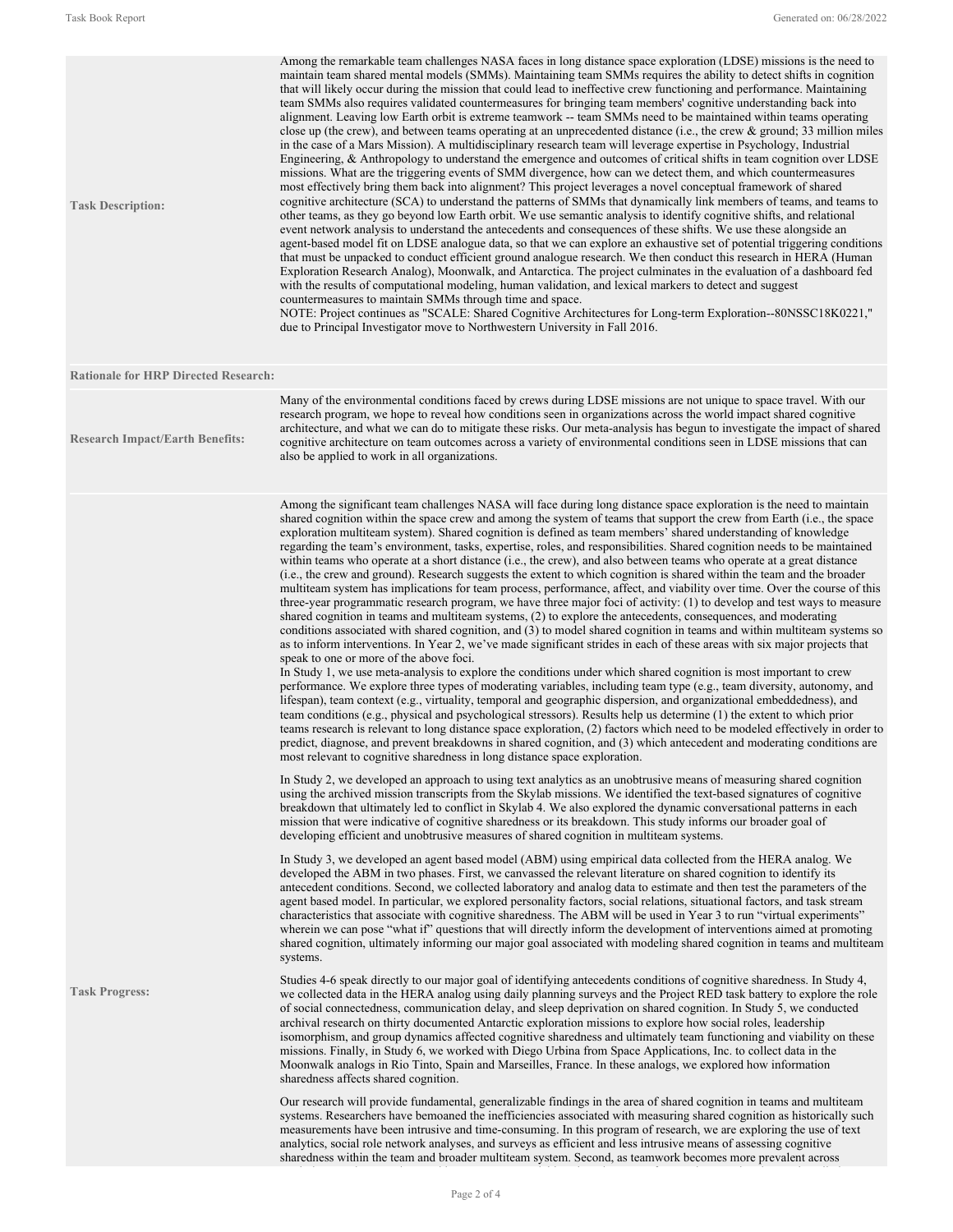|                                                         | workplaces and occupations and its nature more variable, a broader array of antecedent, moderating, and mediating<br>conditions associated with shared cognition come into play. We are conducting meta-analytic, archival, experimental,<br>and analog studies designed to identify and understand the antecedents and consequences of shared cognition in teams<br>and multiteam systems. Finally, breakdowns in shared cognition must be identified and addressed quickly before team<br>functioning is irrevocably affected. We use data collected in these meta-analytic, archival, experimental, and analog<br>studies to develop an agent based model which will be used in Year 3 to conduct virtual experiments and ultimately<br>create a dashboard for diagnosing and developing interventions for breakdowns in shared cognition.                                                                                                                                                                                                                                                                                                                                                                                                                                                                                        |
|---------------------------------------------------------|--------------------------------------------------------------------------------------------------------------------------------------------------------------------------------------------------------------------------------------------------------------------------------------------------------------------------------------------------------------------------------------------------------------------------------------------------------------------------------------------------------------------------------------------------------------------------------------------------------------------------------------------------------------------------------------------------------------------------------------------------------------------------------------------------------------------------------------------------------------------------------------------------------------------------------------------------------------------------------------------------------------------------------------------------------------------------------------------------------------------------------------------------------------------------------------------------------------------------------------------------------------------------------------------------------------------------------------|
|                                                         | This research will be useful for investigating shared cognition in any modern-day organization facing complex<br>collaborative challenges, such as NASA space exploration, large scientific consortia (e.g., CERN), cybersecurity teams,<br>healthcare systems, and the military. Furthermore, findings could then be leveraged to develop system-wide<br>interventions that increase overall work efficiency and resilience in safety-critical systems. In this review period, we<br>have collected data across multiple platforms (please see subsequent sections of this report for details) to begin to<br>understand the antecedent, consequent, and moderating conditions associated with shared cognition. In addition to<br>providing Earth Benefits in the area of shared cognition in teams and multiteam systems, we are also testing our<br>hypotheses in analogs that recreate the unique contexts in which astronauts operate (i.e., extreme, isolated/confined<br>environments). We will compare results across research paradigms to see how effects of isolation/confinement may<br>moderate shared cognition's role in team functioning, thus providing unique findings that will inform NASA's operations<br>aboard the International Space Station (ISS) and on Long-Duration Space Exploration (LDSE) missions. |
|                                                         | NOTE: Project continues as "SCALE: Shared Cognitive Architectures for Long-term Exploration--80NSSC18K0221,"<br>due to Principal Investigator move to Northwestern University in Fall 2016. See that project for subsequent reporting.                                                                                                                                                                                                                                                                                                                                                                                                                                                                                                                                                                                                                                                                                                                                                                                                                                                                                                                                                                                                                                                                                               |
| <b>Bibliography Type:</b>                               | Description: (Last Updated: 04/01/2022)                                                                                                                                                                                                                                                                                                                                                                                                                                                                                                                                                                                                                                                                                                                                                                                                                                                                                                                                                                                                                                                                                                                                                                                                                                                                                              |
| <b>Abstracts for Journals and</b><br><b>Proceedings</b> | Twyman M, DeChurch L, Contractor NS. "Using a network approach for modeling shared cognition of astronaut teams."<br>Poster to be presented at NetSci 2017 International School and Conference on Network Science, Indianapolis, IN, June<br>19-23, 2017.                                                                                                                                                                                                                                                                                                                                                                                                                                                                                                                                                                                                                                                                                                                                                                                                                                                                                                                                                                                                                                                                            |
|                                                         | NetSci 2017 International School and Conference on Network Science, Indianapolis, IN, June 19-23, 2017., Jun-2017                                                                                                                                                                                                                                                                                                                                                                                                                                                                                                                                                                                                                                                                                                                                                                                                                                                                                                                                                                                                                                                                                                                                                                                                                    |
| <b>Abstracts for Journals and</b><br><b>Proceedings</b> | Jeon G, DeChurch LA, Contractor NS. "Structural measures of specializations in teams." Presented at the XXXVI<br>International Sunbelt Social Networks Conference, Newport Beach, CA, April 5-10, 2016.<br>XXXVI International Sunbelt Social Networks Conference, Newport Beach, CA, April 5-10, 2016. Presentations and<br>abstracts, p. 100-101., Apr-2016                                                                                                                                                                                                                                                                                                                                                                                                                                                                                                                                                                                                                                                                                                                                                                                                                                                                                                                                                                        |
| <b>Abstracts for Journals and</b><br><b>Proceedings</b> | DeChurch LA, Schultz M, Johnson J, Contractor NS, Mesmer-Magnus J, Plummer G, Twyman M. "Structured text<br>analysis for evaluating shared cognition." Presented at 2017 NASA Human Research Program Investigators' Workshop,<br>Galveston, TX, January 23-26, 2017.<br>2017 NASA Human Research Program Investigators' Workshop, Galveston, TX, January 23-26, 2017., Jan-2017                                                                                                                                                                                                                                                                                                                                                                                                                                                                                                                                                                                                                                                                                                                                                                                                                                                                                                                                                      |
| <b>Abstracts for Journals and</b><br><b>Proceedings</b> | DeChurch LA, Niler A, Plummer G, Tanaka K, Contractor NS. "Impact of social connectedness, communication delay,<br>and sleep deprivation on cognitive network similarity in analog teams." Presented at 2017 NASA Human Research<br>Program Investigators' Workshop, Galveston, TX, January 23-26, 2017.<br>2017 NASA Human Research Program Investigators' Workshop, Galveston, TX, January 23-26, 2017., Jan-2017                                                                                                                                                                                                                                                                                                                                                                                                                                                                                                                                                                                                                                                                                                                                                                                                                                                                                                                  |
| <b>Abstracts for Journals and</b><br><b>Proceedings</b> | DeChurch LA, Larson L, Gómez-Zará D, Jones BR, Contractor N, Johnson J. "Leadership emergence in space<br>multiteam systems." Team, Training, and Performance Metrics. Presented at 2017 NASA Human Research Program<br>Investigators' Workshop, Galveston, TX, January 23-26, 2017.<br>2017 NASA Human Research Program Investigators' Workshop, Galveston, TX, January 23-26, 2017., Jan-2017                                                                                                                                                                                                                                                                                                                                                                                                                                                                                                                                                                                                                                                                                                                                                                                                                                                                                                                                      |
| <b>Abstracts for Journals and</b><br><b>Proceedings</b> | DeChurch LA, Contractor NS, Niler A, Mesmer-Magnus JR, Plummer G, Gomez-Zara D. "Shared cognition in<br>multiteam systems: A NASA space analog study." Poster presented at the 23rd Organizational Science Winter<br>Conference, Park City, UT, February 2-5, 2017.<br>23rd Organizational Science Winter Conference, Park City, UT, February 2-5, 2017., Feb-2017                                                                                                                                                                                                                                                                                                                                                                                                                                                                                                                                                                                                                                                                                                                                                                                                                                                                                                                                                                   |
| <b>Abstracts for Journals and</b><br>Proceedings        | DeChurch LA, Mesmer-Magnus JR, Niler A, Plummer G, Larson L, Contractor NS. "The relative instrumentality of<br>team cognition: A meta-analysis." Poster to be presented at the EAWOP17 European Association of Work and<br>Organizational Psychology Congress, Dublin, Ireland, May 17-20, 2017.<br>EAWOP17 European Association of Work and Organizational Psychology Congress, Dublin, Ireland, May 17-20, 2017.<br>, May-2017                                                                                                                                                                                                                                                                                                                                                                                                                                                                                                                                                                                                                                                                                                                                                                                                                                                                                                    |
| <b>Articles in Peer-reviewed Journals</b>               | Wolak RJ, Johnson JC. "Social dynamics in an isolated, confined, and extreme workplace." Int J Biometeorol. 2021<br>Mar;65(3):437-51. https://; PMID: 33230641, Mar-2021                                                                                                                                                                                                                                                                                                                                                                                                                                                                                                                                                                                                                                                                                                                                                                                                                                                                                                                                                                                                                                                                                                                                                             |
| <b>Papers from Meeting Proceedings</b>                  | Johnson JC, Zurek M, Contractor NS, DeChurch LA. "Team dynamics in spaceflight analogs: Shared mental models,<br>informal social roles, and team viability and conflict in the Human Exploration Research Analog (HERA)." Paper<br>presented at the XXXVII Sunbelt Social Networks Conference of the International Network for Social Network Analysis<br>(INSNA), Beijing, China, May 30th – June 4th, 2017.<br>XXXVII Sunbelt Social Networks Conference of the International Network for Social Network Analysis (INSNA),<br>Beijing, China, May 30th – June 4th, 2017., May-2017                                                                                                                                                                                                                                                                                                                                                                                                                                                                                                                                                                                                                                                                                                                                                 |
| <b>Papers from Meeting Proceedings</b>                  | DeChurch LA, Larson L, Jones BR, Gómez-Zará D, Contractor N. "Social identification and leadership emergence<br>within and between teams." Paper presented at the 2nd Interdisciplinary Perspectives on Leadership Symposium,<br>Mykonos, Greece, May 4-6, 2017.<br>2nd Interdisciplinary Perspectives on Leadership Symposium, Mykonos, Greece, May 4-6, 2017., May-2017                                                                                                                                                                                                                                                                                                                                                                                                                                                                                                                                                                                                                                                                                                                                                                                                                                                                                                                                                            |
| <b>Papers from Meeting Proceedings</b>                  | Tanaka K, Witz C, Niler AA, DeChurch LA, Contractor NS. "Misperceptions of social structure: Omission and<br>commission errors in communication networks." Paper presented at the 2017 Organizational Communication Mini<br>Conference, Athens, OH, October 13-15, 2017.<br>2017 Organizational Communication Mini Conference, Athens, OH, October 13-15, 2017., Oct-2017                                                                                                                                                                                                                                                                                                                                                                                                                                                                                                                                                                                                                                                                                                                                                                                                                                                                                                                                                            |